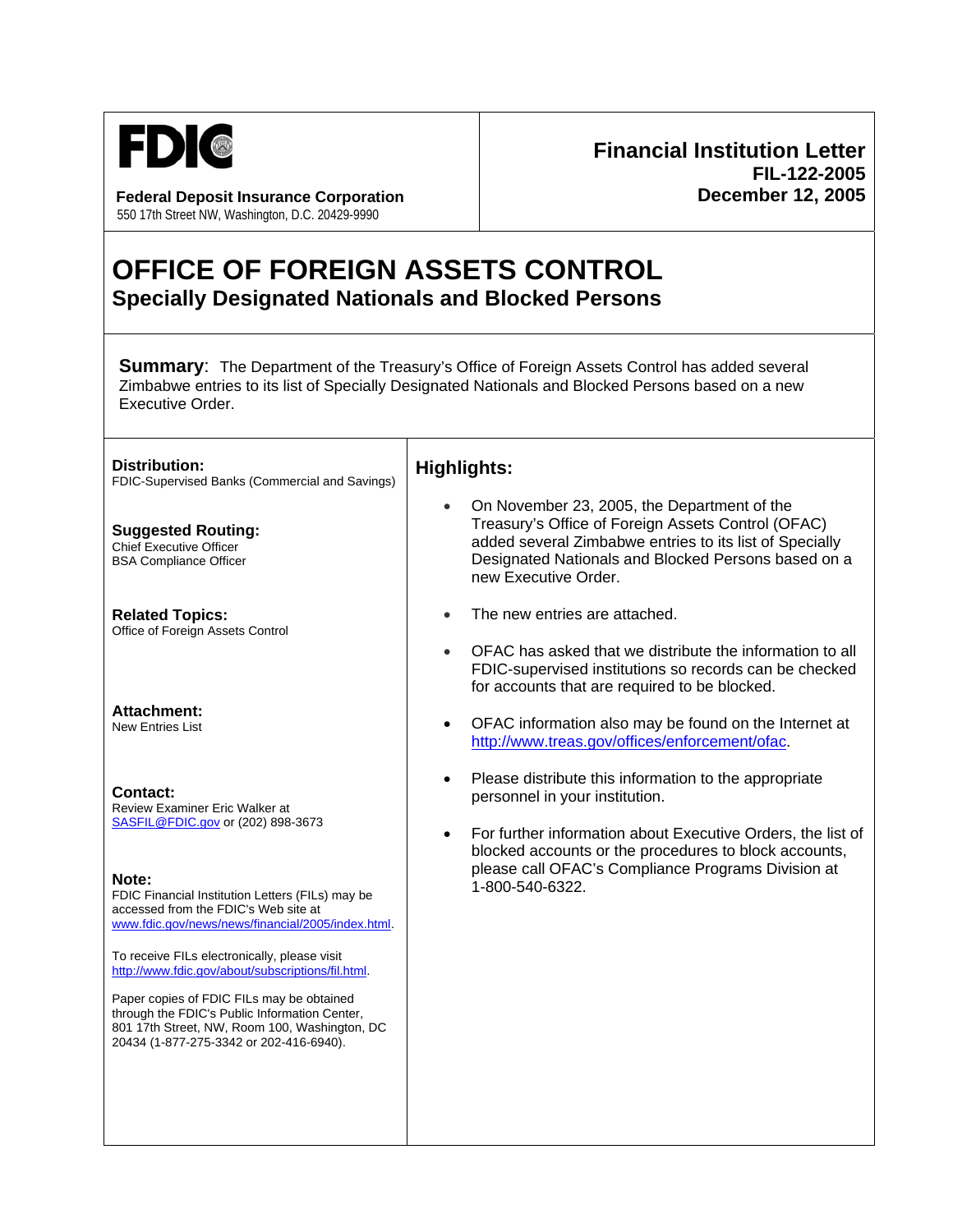### **11/23/05**

#### **The following [Zimbabwe] entries have been added to OFAC's SDN list:**

CHAPFIKA, Abina, Spouse of David Chapfika; DOB 23 Aug 1961; Passport ZE190297 (Zimbabwe) (individual) [ZIMBABWE]

CHAPFIKA, David, Deputy Minister of Finance; DOB 7 Apr 1957; Passport ZL037165 (Zimbabwe) (individual) [ZIMBABWE]

CHARAMBA, Rudo Grace, Spouse of George Charamba; DOB 20 Jun 1964 (individual) [ZIMBABWE]

CHIGUDU, Tinaye Elisha Nzirasha, Manicaland Provincial Governor; DOB 13 Aug 1942; Passport AD000013 (Zimbabwe) (individual) [ZIMBABWE]

CHIHOTA, Phineas, Deputy Minister of Industry and International Trade; DOB 23 Nov 1950 (individual) [ZIMBABWE]

CHIMUTENGWENDE, Chenhamo Chakezha Chen, Minister of State for Public and Interactive Affairs; DOB 28 Aug 1943; Passport ZD001423 (Zimbabwe); alt. Passport AN288614 (Zimbabwe) (individual) [ZIMBABWE]

CHINAMASA, Gamuchirai, Child of Patrick Chinamasa; 2 Honeybear Lane, Borrowdale, Zimbabwe; DOB 11 Nov 1991; Passport AN634603 (Zimbabwe) (individual) [ZIMBABWE]

CHINAMASA, Monica, Spouse of Patrick Chinamasa; 6B Honeybear Lane, Borrowdale, Zimbabwe; DOB circa 1950 (individual) [ZIMBABWE]

CHITEPO, Victoria, Politburo; DOB 27 Mar 1928 (individual) [ZIMBABWE]

CHIWENGA, Jocelyn Mauchaza, Spouse of Constantine Chiwenga; DOB 19 May 1955; Passport AN061550 (Zimbabwe) (individual) [ZIMBABWE]

CHIWESHE, George, Chairman of Zimbabwe Electoral Commission; DOB 4 Jun 1953 (individual) [ZIMBABWE]

CHOMBO, Ever, Spouse of Ignatius Chombo; No. 38, 39th Crescent, Warrenton Park, Harare, Zimbabwe; DOB 20 Sep 1956; Passport AN845280 (Zimbabwe) (individual) [ZIMBABWE]

CHOMBO, Marian, Spouse of Ignatius Chombo; 45 Basset Crescent, Alexandra Park, Zimbabwe; DOB 11 Aug 1960; Passport AD000896 (Zimbabwe) (individual) [ZIMBABWE]

DABENGWA, Ijeoma, Child of Dumiso Dabengwa; DOB 27 Oct 1971; Passport AN032426 (Zimbabwe) (individual) [ZIMBABWE]

DAMASANE, Abigail, Deputy Minister for Women's Affairs, Gender and Community Development; DOB 27 May 1952 (individual) [ZIMBABWE]

GAMBE, Theophilus Pharaoh, Chairman, Electoral Supervisory Commission; DOB 20 Jun 1959; Passport ZA567403 (Zimbabwe) (individual) [ZIMBABWE]

GONO, Gideon, Governor of the Reserve Bank of Zimbabwe; DOB 29 Nov 1959; Passport AD000854 (Zimbabwe) (individual) [ZIMBABWE]

GONO, Hellin Mushanyuri, Spouse of Gideon Gono; DOB 6 May 1962; Passport AN548299 (Zimbabwe) (individual) [ZIMBABWE]

JOKONYA, Tichaona Joseph Benjamin, Minister of Information and Publicity; Samaita Mutasa Farm, Beatrice, Zimbabwe; DOB 27 Dec 1938; Passport ZD002261 (Zimbabwe); alt. Passport D001289 (Zimbabwe); alt. Passport AD000797 (Zimbabwe) (individual) [ZIMBABWE]

KANGAI, Kumbirai, Politburo Deputy Secretary for External Relations; DOB 17 Feb 1938 (individual) [ZIMBABWE]

KAUKONDE, Ray Joseph, Mashonaland East Provincial Governor; Private Bag 7706, Causeway, Harare, Zimbabwe; DOB 4 Mar 1963 (individual) [ZIMBABWE]

LANGA, Andrew, Deputy Minister of Environment and Tourism; DOB 13 Jan 1965 (individual) [ZIMBABWE]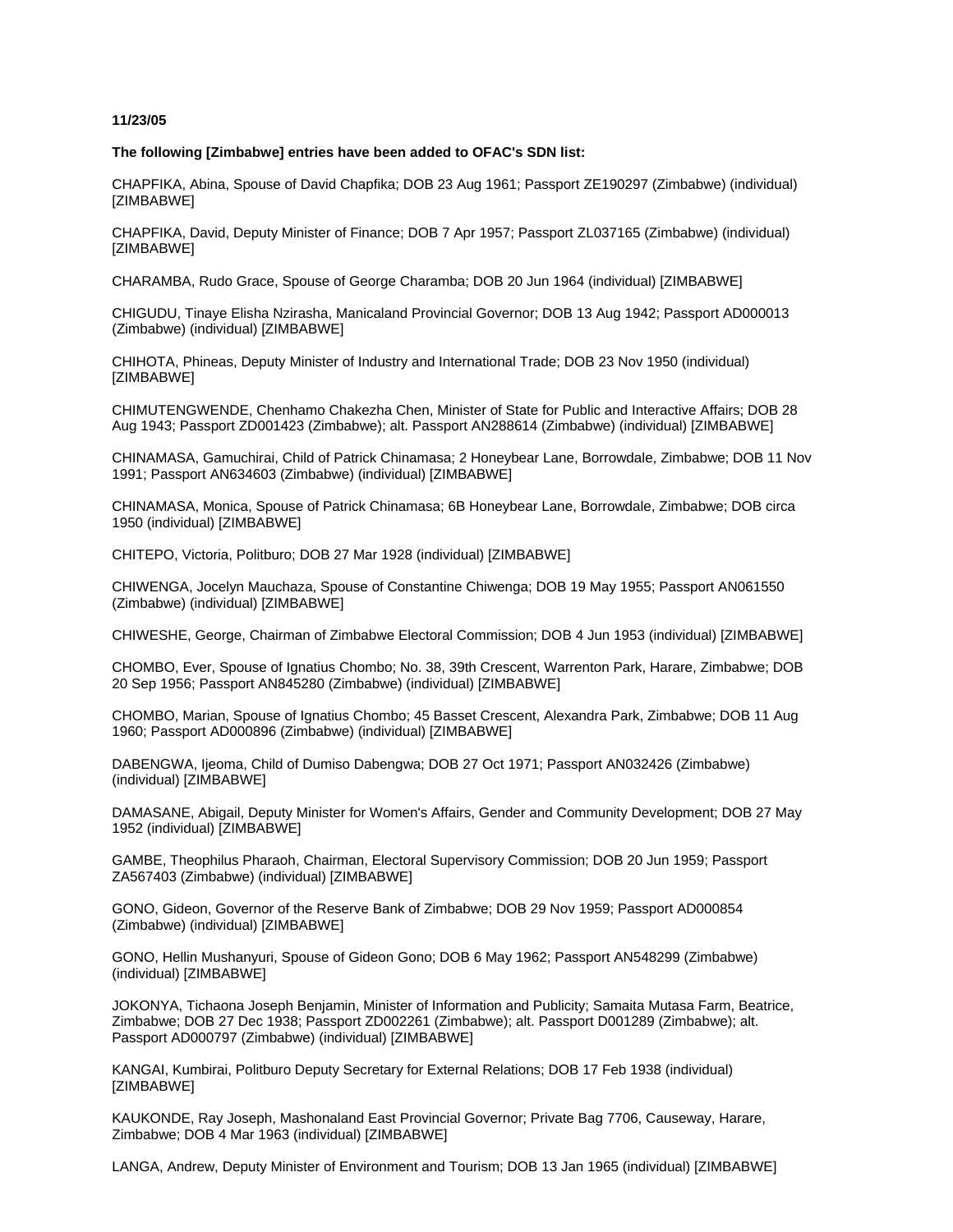MANDIZHA, Barbara, Deputy Police Commissioner; DOB 24 Oct 1959 (individual) [ZIMBABWE]

MATANGA, Godwin, Deputy Police Commissioner; DOB 5 Feb 1962; Passport ZL042663 (Zimbabwe) (individual) [ZIMBABWE]

MATHEMA, Cain, Bulawayo Provincial Governor; DOB 28 Jan 1948 (individual) [ZIMBABWE]

MATIBIRI, Innocent Tonderai, Deputy Police Commissioner; DOB 9 Oct 1968 (individual) [ZIMBABWE]

MATIZA, Biggie Joel, Deputy Minister of Rural Housing and Social Amenities; DOB 17 Aug 1960; Passport ZA557399 (Zimbabwe) (individual) [ZIMBABWE]

MATONGA, Bright, Deputy Minister of Information and Publicity; DOB circa 1969 (individual) [ZIMBABWE]

MATSHALAGA, Obert, Deputy Minister of Foreign Affairs; DOB 21 Apr 1951 (individual) [ZIMBABWE]

MSIPA, Cephas George, Midlands Provincial Governor; DOB 7 Jul 1931; Passport ZD001500 (Zimbabwe) (individual) [ZIMBABWE]

MSIPA, Sharlottie, Spouse of Cephas Msipa; DOB 6 May 1936; Passport ZL008055 (Zimbabwe) (individual) [ZIMBABWE]

MUCHINGURI, Natasha, Child of Oppah Muchinguri; 2 Tender Road, Highlands, Harare, Zimbabwe; DOB circa 1994 (individual) [ZIMBABWE]

MUCHINGURI, Tanya, Child of Oppah Muchinguri; 2 Tender Road, Highlands, Harare, Zimbabwe; DOB circa 1989 (individual) [ZIMBABWE]

MUGUTI, Edwin, Deputy Minister of Health and Child Welfare; 7 Tay Road, Vainona, Borrowdale, Zimbabwe; DOB 2 May 1964; Passport AN775556 (Zimbabwe) (individual) [ZIMBABWE]

MURERWA, Ruth Chipo, Spouse of Herbert Murerwa; 321 Ard-Na-Lea Close, Glen Lorne, Chisipite, Zimbabwe; DOB 27 Jul 1947; Passport AD001244 (Zimbabwe) expires 19 Aug 2009 (individual) [ZIMBABWE]

MUTEZO, Munacho Thomas Alvar, Minister of Water Resources and Infrastructural Development; 950 Sugarloaf Hill, Glen Lorne, Zimbabwe; DOB 14 Feb 1954; Passport AN187189 (Zimbabwe) expires 5 Dec 2010 (individual) [ZIMBABWE]

MUTINHIRI, Ambrose, Minister of Youth Development and Employment Creation; DOB 22 Feb 1944; Passport AD000969 (Zimbabwe) (individual) [ZIMBABWE]

NDLOVU, Richard, Politburo Deputy Commissariat; DOB 26 Jun 1942 (individual) [ZIMBABWE]

NDLOVU, Rose Jaele, Spouse of Sikhanyiso Ndlovu; DOB 27 Sep 1939; Passport AD000813 (Zimbabwe) (individual) [ZIMBABWE]

NGUNI, Sylvester Robert, Deputy Minister of Agriculture; DOB 4 May 1955; Passport ZE215371 (Zimbabwe) (individual) [ZIMBABWE]

NHEMA, Louise Sehulle (a.k.a. NKOMO, Louise S.); Spouse of Francis Nhema; 3 Farthinghill Road, Borrowdale, Harare, Zimbabwe; DOB 25 Aug 1964; Passport ZE151361 (Zimbabwe) (individual) [ZIMBABWE]

NKOMO, Georgina Ngwenya, Spouse of John Nkomo; 59 Muchbimding Road, Worringham, Bulawayo, Zimbabwe; DOB 4 Aug 1966 (individual) [ZIMBABWE]

NKOMO, Louise S. (a.k.a. NHEMA, Louise Sehulle); Spouse of Francis Nhema; 3 Farthinghill Road, Borrowdale, Harare, Zimbabwe; DOB 25 Aug 1964; Passport ZE151361 (Zimbabwe) (individual) [ZIMBABWE]

NYAMBUYA, Michael Rueben, Minister of Energy and Power Development; DOB 23 Jul 1955; Passport AN045019 (Zimbabwe) (individual) [ZIMBABWE]

NYONI, Peter Baka, Spouse of Sithembiso Nyoni; DOB 10 Jan 1950; Passport ZD002188 (Zimbabwe) (individual) [ZIMBABWE]

PATEL, Khantibhal, Politburo Deputy Secretary for Finance; DOB 28 Oct 1928 (individual) [ZIMBABWE]